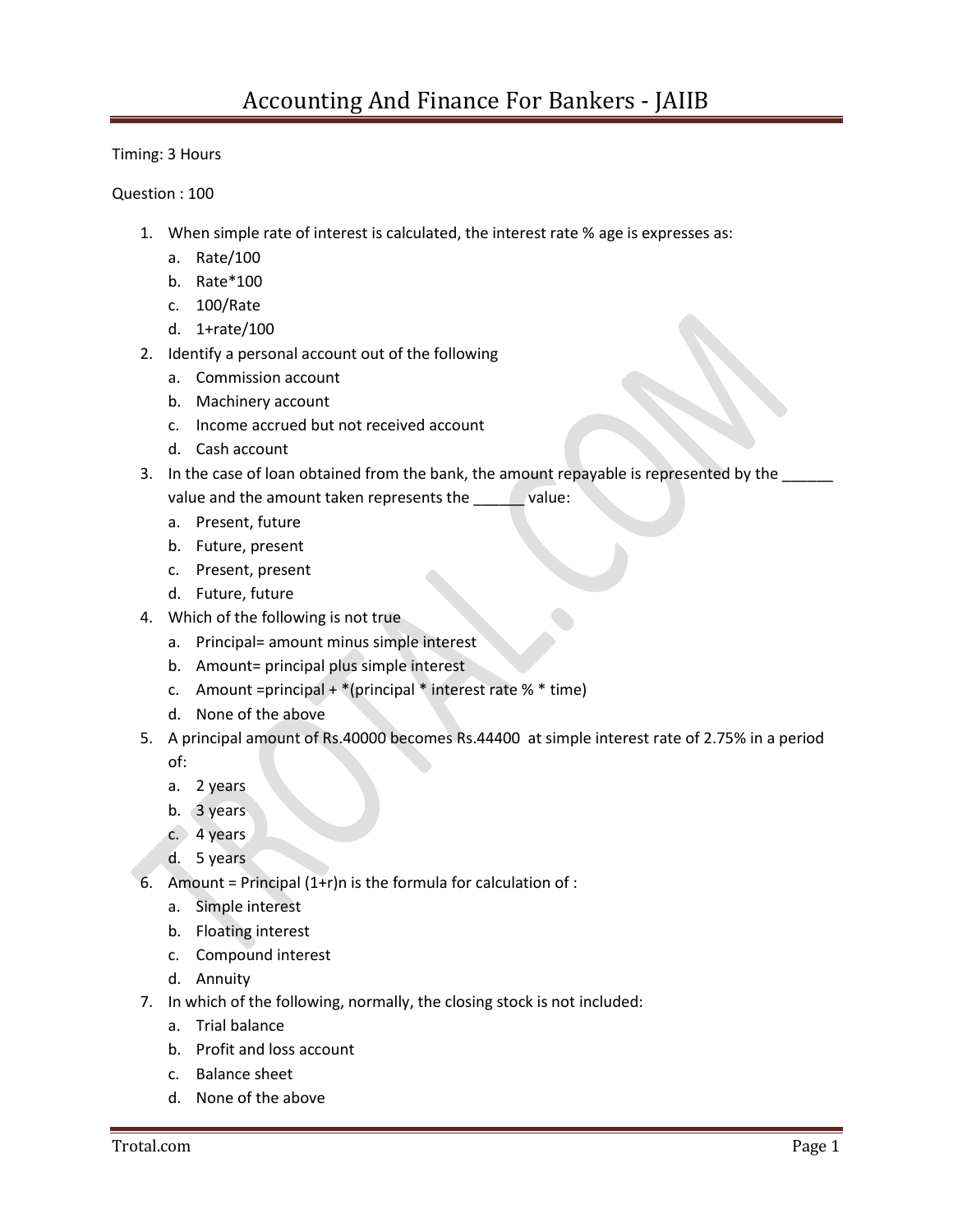- 8. In the context of Rule of 72, which of the following is correct:
	- a. If amount of principal is divided by 72, it gives the rate of interest and period, to double the principal
	- b. If 72 is divided by the principal, it gives the rate of interest and period to half the principal
	- c. If 72 is divided by the rate of interest, it will provide the period to double the principal
	- d. If 72 is divided by the period, it will provide the rate of interest, to half the principal
- 9. Where regular payments are required to be made or received for a fixed period of times in the beginning of each period interval, this is called:
	- a. Perpetuity
	- b. Ordinary annuity
	- c. Annuity due
	- d. Sinking fund
- 10. Mr. Satish has decided to invest Rs.7500 every year for the next 3 years at prevailing rate of 10% p.a Calculate the present value of the amount he is to receive at the end of the period.
	- a. 18650
	- b. 16850.
	- c. 19560
	- d. 17550
- 11. Which of the following statements is correct:
	- a. Present value of annuity due is lower than the present value of ordinary annuity
	- b. Present value of annuity due is higher than the present value of ordinary annuity
	- c. Present value of annuity due is equal to the present value of ordinary annuity
	- annuity depending upon the circumstances. d. Present value of annuity due can be higher or lower than the present value of ordinary
- 12. The payment side of the cash book is overcast by Rs.500 and staring point is overdraft as per passbook.
	- a. The amount would be subtracted
	- b. The amount would be added
	- c. The amount will neither be added nor subtracted
	- d. The amount will be either added or subtracted
- 13. Which of the following statements is correct in the context of interest rate:
	- a. Compound interest is chapter than the simple interest
	- b. Less frequent is the period of compounding, higher is the amount of interest
	- c. Frequent is the period of compounding, higher is the amount of interest
	- d. The effective rate is always less than the given annual compound rate.
- 14. When a bond matures, its maturity value is known as:
	- a. Maturity value
	- b. Redemption value
	- c. Face value
	- d. Coupon value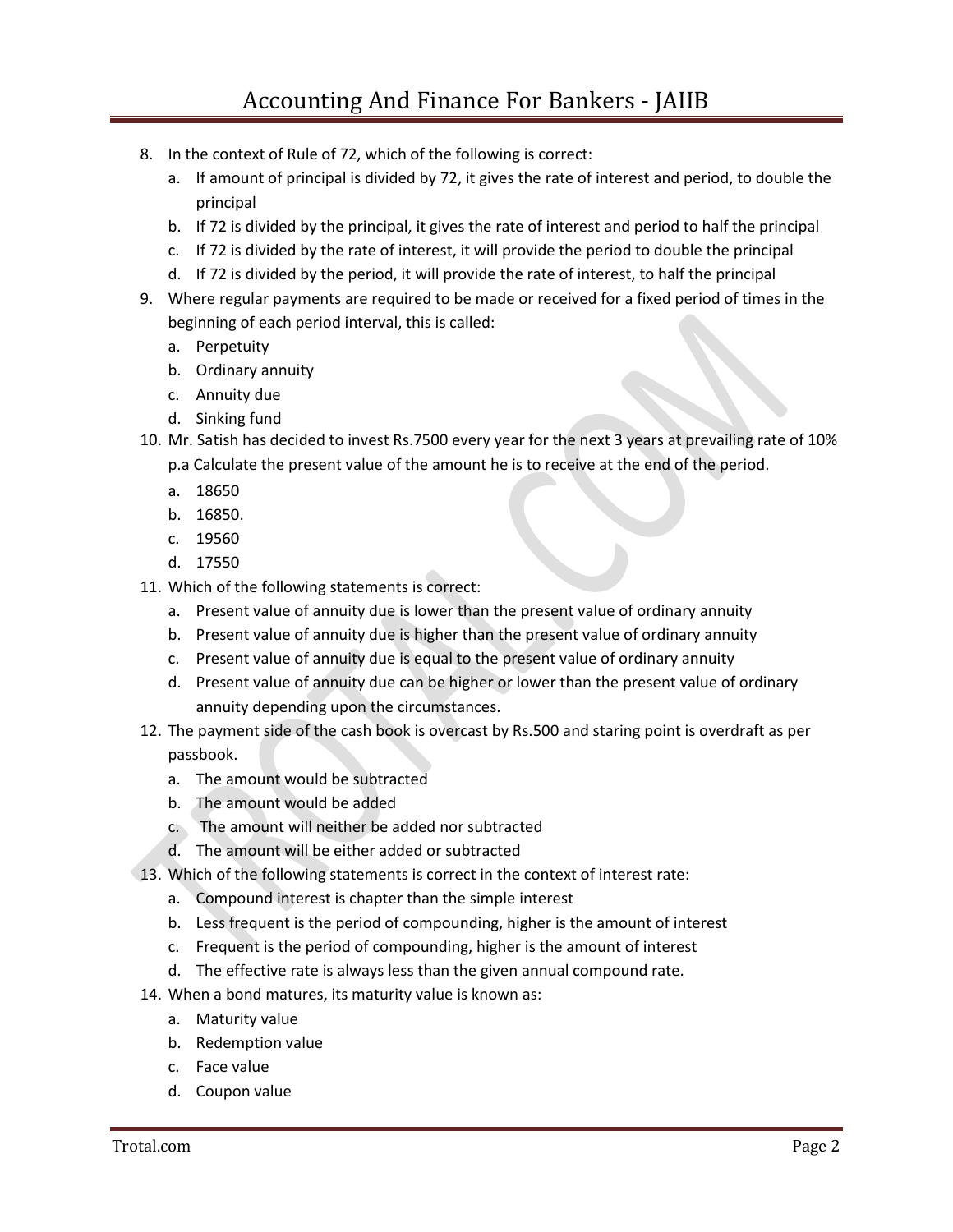- 15. The coupon rate is (which of the following is correct)
	- A. Rate of return on a debenture
	- B. Fixed rate of interest on a bond
	- C. Yield rate of interest on a bond
	- D. Current yield of the bond
- 16. Which of the following best matches the description of a zero coupon bond:
	- a. It is issued at par in which interest is included and not paid in cash
	- b. it carries a fixed rate of interest
	- c. it is issued at a discount to face value, without any interest payment
	- d. any of the above
- period: 17. On which of the following instruments only interest is paid and the instrument has no maturity
	- a. annuity
	- b. Perpetual bond
	- c. Negotiable bond
	- d. Zero coupon bond
- 18. A bond issued for Rs.10000 for 5 years carries a coupon of 15 % with current market interest of 10%, what is the value of the bond
	- a. 11974
	- b. 13068
	- c. 11896
	- d. 10470
- 19. When a firm is not been able to locate the difference in the totals of trial balance and wants to prepare the final accounts:
	- a. It will ignore the difference
	- b. The difference will be placed in the suspense account
	- c. The difference will be placed in any account having substantial balance
	- d. The difference will be adjusted to the capital account
- 20. Interest rate elasticity is calculated as under:
	- bond I a. %age change in maturity value of bond in period t/ % change in the yield to maturity for a
	- b. %age change in price of bond in period t/ % change in the yield to maturity for a bond I
	- c. %age change in price of bond in period t/ % change in the maturity value for a bond I
	- d. Total age change in price of bond in period t/ % change in the yield to maturity for a fbond I
- 21. Ramesh has the option of investing Rs.60000 at 10% p.a with annual compounding for 3 years. It will fetch him maturity value of Rs.96000. What will be the gain or loss of Ramesh in terms of the present value:
	- a. Rs.19600 loss
	- b. Rs.22070 loss
	- c. Rs.16090 profit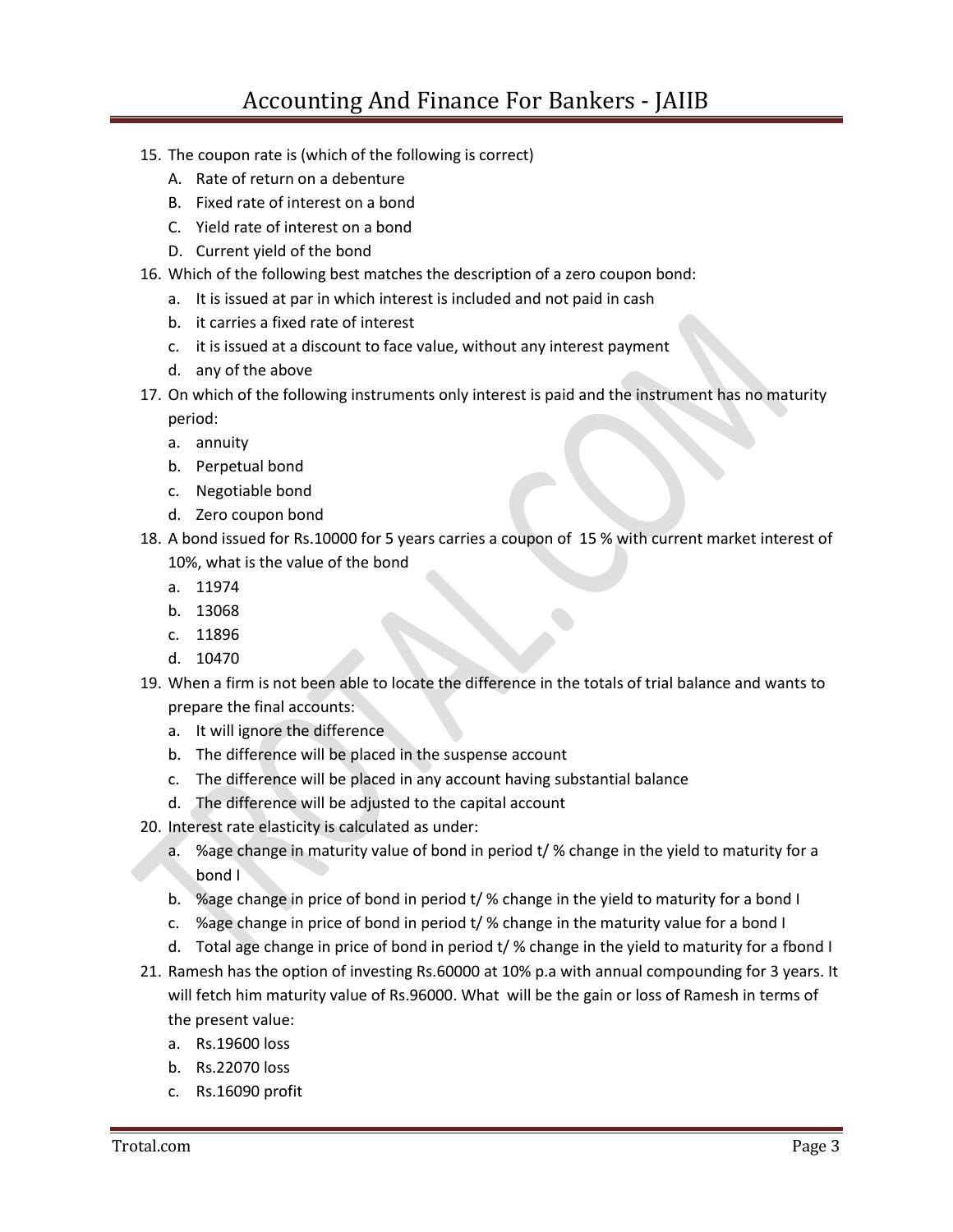- d. Rs.16140 profit
- 22. Which of the following is a correct statement:
	- a. Conversion of future value into present value, at a given discount rate, is called compounding
	- b. Conversion of present value into present value, at a given discount rate, is called discounting
	- c. Conversion of future value into present value, at a given discount rate, is called hedging
	- d. Conversion of present value into future value, at a given discount rate, is called compounding
- 23. A difference (deficit of surplus) between the total amount of present value of future cash flows and initial investment in the project is called:
	- a. Internal rate of return
	- b. Net present value
	- c. Pay back
	- d. Return on the project
- 24. An investment of Rs.140000 is made in a project that generates a profit of Rs.60000 each in the 1<sup>st</sup> year,
	- 2<sup>nd</sup> year, 3<sup>rd</sup> year and 4<sup>th</sup> year. What is internal rate of return (IRR) of the project:
	- a. 22.98%
	- b. 23.22%
	- c. 24.65%
	- d. 25.68%
- investment: 25. On the basis of internal rate of return, under what situation a project should be taken up for
	- a. When IRR= market interest rate
	- b. When IRR < capital cost
	- c. When IRR > capital cost
	- d. When IRR = capital cost
- throughout the life of the asset: 26. In which of the following methods of depreciation, the amount of depreciation remains same
	- a. Machine hour method
	- b. Written down value method
	- c. Straight line method
	- d. Diminishing balances method
- estimated at Rs.10000. What is the amount of depreciation for the  $2^{nd}$  year and  $5^{th}$  year at double declining balance method. 27. An equipment costing RS.1 lac with a useful life of 5 years was purchased, Its salvage value is
	- a. 24000,2960
	- b. 25000,3000
	- c. 26000,3140
	- d. 28000,3360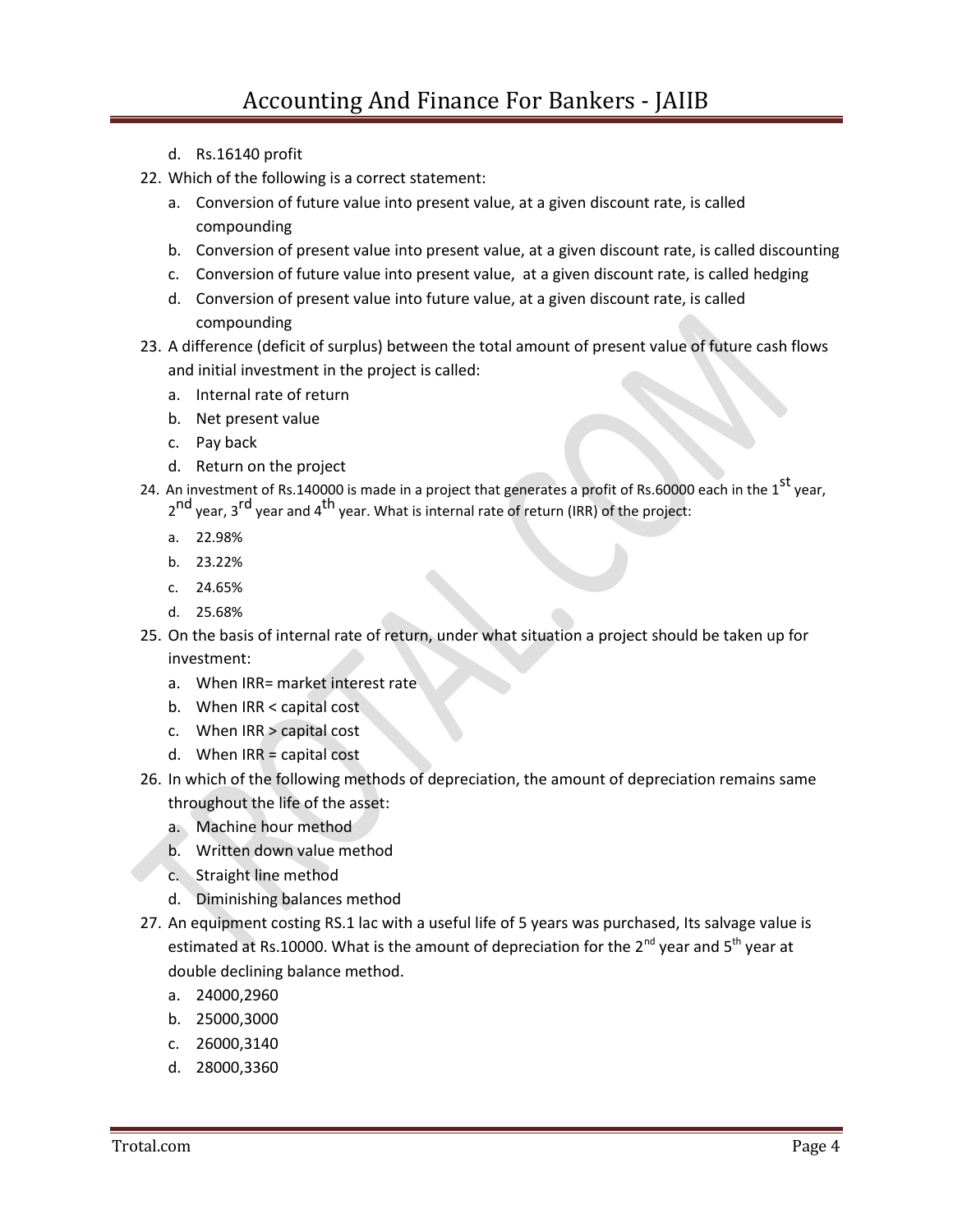- 28. The depreciation under sum of year's digit (SYD) is calculated with the help of which of the following:
	- a. (written down value-salvage value)\* (remaining useful life / sum of year's digit)
	- b. (original cost-salvage value)\*(sum of year's digit / remaining useful life)
	- c. (written down value-salvage value)\* (sum of year's digit / remaining useful life)
	- d. (original cost-salvage value)\* (remaining useful life / sum of year's digit)
- 29. An equipment has original cost of Rs.100000 with a salvage value of Rs.25000 and useful life of 5 year. Calculate depreciation for the 2<sub>nd</sub> year by using sum of year's digit (SYD) method
	- a. 20000
	- b. 22000
	- c. 25000
	- d. 26600
- 30. Which of the following statement is correct in the context of book keeping and accounting:
	- interpretation a. Accounting deals with recording of transactions of business and book keeping deals with the
	- b. Book keeping deals with recording of transactions of business and accounting deals with the interpretation
	- c. Book keeping and accounting deals both with recording of transactions of business and their interpretation
	- d. Book keeping deals with recording of transaction of business and accounting deals with the audit of those transactions.
- 31. Which of the following accounting concept is observed at reporting stage and not at the recording stage:
	- a. Money measurement concept
	- b. Cost concept
	- c. Consistency concept
	- d. Dual aspect concept
- 32. The valuation of assets is done at their cost price or market price, as per which o the following accounting standards:
	- a. Money measurement concept
	- b. Going concern concept
	- c. Cost concept
	- d. Dual aspect concept
- which following concept: 33. Prepaid expenses and outstanding expenses are taken into account by a firm on the basis of
	- a. Money measurement concept
	- b. Accrual basis of accounting
	- c. Cost concept
	- d. Dual aspect concept
- 34. Accounting standards are prescribed by: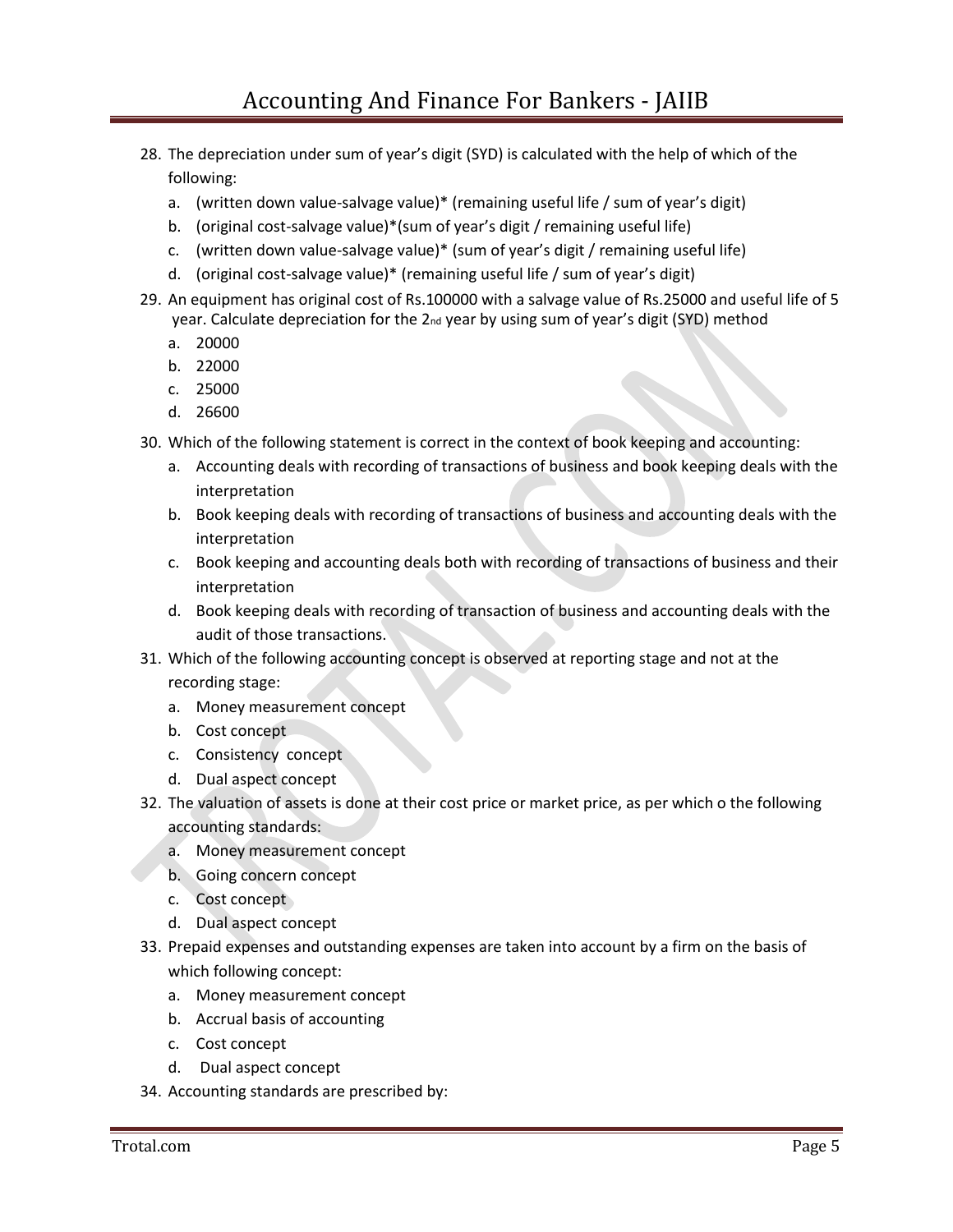- a. Govt. of the country
- b. Central Bank of the country
- c. Professional accounting bodies of the country
- d. Tax departments of the country
- 35. Which two accounts in the following financial transactions do not match:
	- a. Rent paid to landlord-rent & cash
	- b. Goods given as a free sample sales & advertisement
	- c. Goods lost in transit abnormal loss & trading
	- d. Purchase of computer from XYZ on credit computer & XYZ.
- 36. Out of the following accounts, which one is a personal account:
	- a. Expenses made for advertisement
	- b. Interest received from X
	- c. Commission payable from Y
	- d. Rent paid to the landlord
- 37. Which among the following is a back of prime entry (a) journal (b) cash book (c) subsidiary books
	- a. A and b only
	- b. B and c only
	- c. A and c only
	- d. A to c all
- 38. Which of the following is a rule for debit and credit in case ofa real account:
	- a. Debit the giver and credit the giver
	- b. Debit what comes in and credit what goes out
	- c. Debit all expenses and credit all incomes
	- d. Debit all assets and credit all liabilities
- 39. A firm has purchased a patent right from a reputed company. This will be treated as:
	- a. Real account
	- b. Personal account
	- c. Personal account in representative category
	- d. Nominal account
- 40. Which of the following is not a method of preparation of trial balances:
	- a. Totals method
	- b. Balances method
	- c. Totals and balances method
	- d. None of the above
- 41. A Double column cash book records which of the following:
	- a. Cash and discount transaction
		- b. Cash and credit transaction
		- c. Cash and income transaction
		- d. Cash and petty cash transaction
- 42. When amount is paid to the petty cashier, this is called: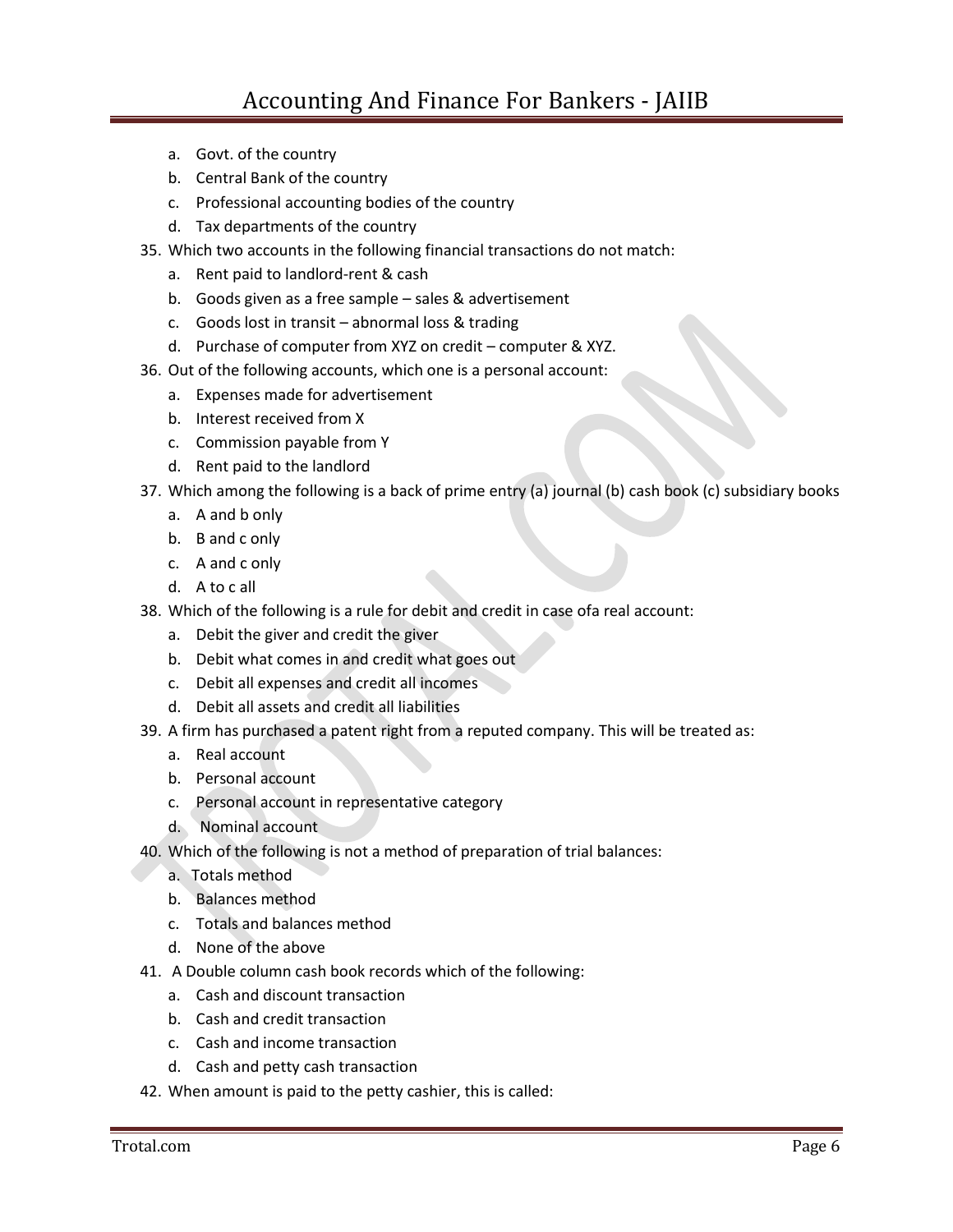- a. Cash advance
- b. Imprest amount
- c. Petty cash amount
- d. Any of the above
- 43. The periodical totals, monthly or weekly, of the purchase book is:
	- a. Posted to the credit of credit book
	- b. Posted to the debit of credit book
	- c. Posted to the debit of purchase book
	- d. Posted to the debit of sales book
- 44. Which of the following does not match:
	- a. Sales return book records return of goods to the customers
	- b. Sales return book records return of goods by the customers
	- c. Purchase return book records return of the goods to the supplier
	- d. None of the above
- 45. When the credit side of the cash book is undercast, it has the same effect as overcasting of;
	- a. Credit side of pass book
	- b. Debit side of cash book
	- c. Debit side of pass book
	- d. There is no relationship between two
- 46. The bank reconciliation statement is prepared to reconcile the following:
	- a. Difference in the pass book and cash book
	- b. Difference between the opening and closing balance of cash book
	- c. Difference between the opening and closing balance of pass book
	- d. Difference in the cash and bank column of the cash book
- 47. Which of the following does not match:
	- firm's account a. When subscription is made by the bank, there is a debit entry in the pass book debiting the
	- b. When cash is deposited in the bank, there is a debit entry in the cash book debiting the bank
	- c. When a customer directly deposits the amount, bank is credited in the cash book
	- d. None of the above
- debit balance is taken as staring point: 48. Bank charges of Rs.100 have been recorded twice in the cash book. If the pass-book showing
	- a. Rs.100 will be deducted
	- b. Rs.100 will be added
	- c. Rs.200 will be added
	- d. Rs.200 will be deducted
- 49. Which of the following statement does not match in the context of trial balances:
	- a. Trial balances take care of arithmetic accuracy
	- b. In the trial balance, the balances of liabilities are recorded on the debit side
	- c. In the trial balance, the balances of expenses are recorded on the debit side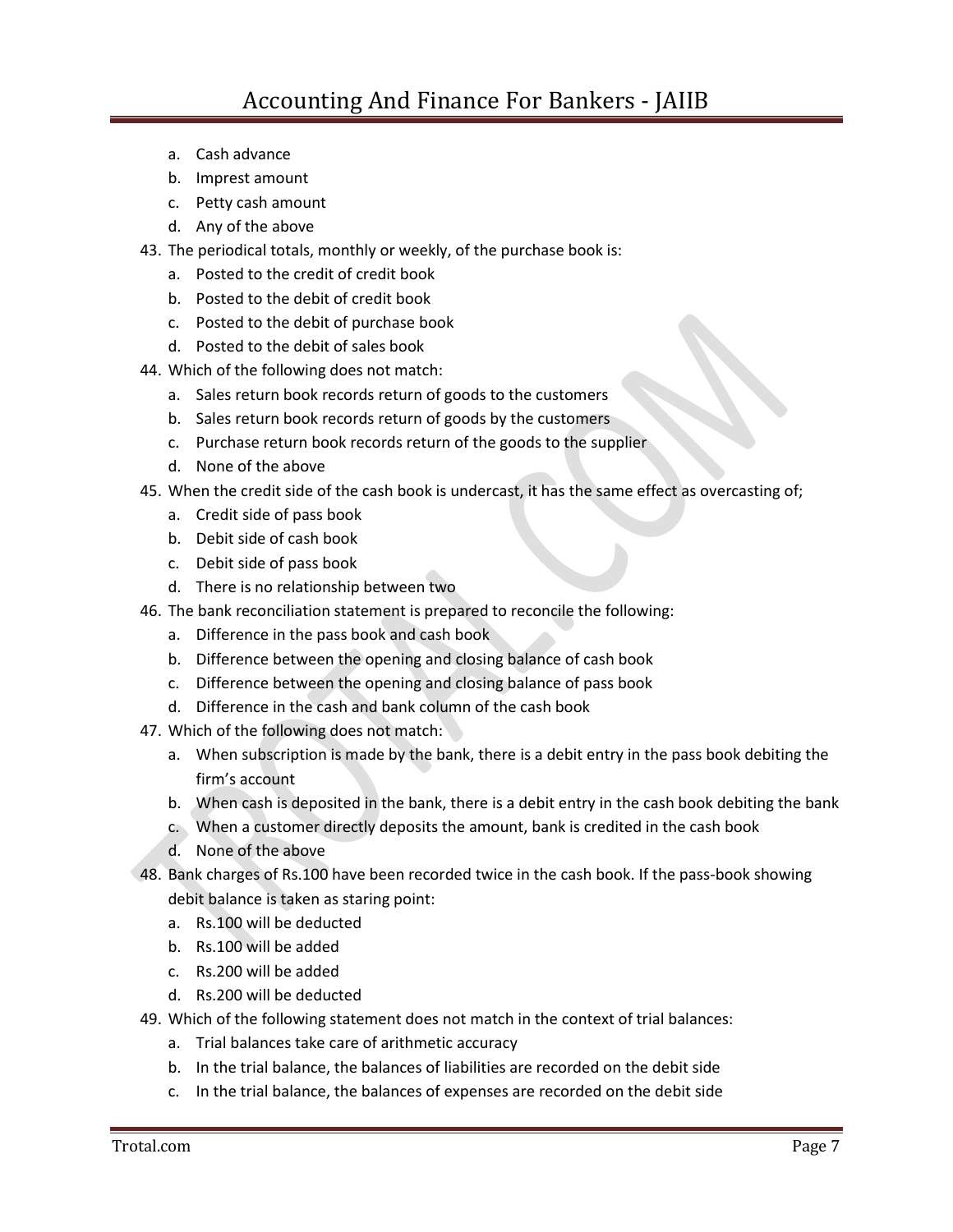## Accounting And Finance For Bankers - JAIIB

- d. In the trial balance, the balances of capital account are recorded on the debit side
- outstanding balance, against the name of each account. It is called: 50. Debit and credit totals of each ledger account are shown in the trial balance instead of the
	- a. Trial balance
	- b. Net trial balance
	- c. gross trial balance
	- d. any of the above
- 51. Expenses incurred on wages paid to a labour of the factory, have been debited to wages account, while his services have been used for construction of factory building. This is:
	- a. Compensating error
	- b. Error of commission
	- c. Error of ommission
	- d. Error of principle
- 52. Firm ABC purchased a new machinery and expenses incurred on its transportation have been debited to the cartage account. This will affect:
	- a. Trading & manufacturing account and balance sheet
	- b. Profit and loss account and balance sheet
	- c. Only profit and loss account
	- d. Only balance sheet
- 53. Firm XYZ purchased goods worth Rs.20000 from P & Company and these have been routed through sales book as Rs.10000. The rectification of this will be through the following journal entry:
	- a. Debit purchases Rs.20000 and credit sales Rs.20000
	- b. Debit sales Rs.20000 and credit purchases Rs.20000
	- c. Debit sales Rs.10000 and credit P & Company
	- d. Debit sales Rs.10000 and debit purchases Rs.20000 and credit P & Company Rs.30000
- has been credited to his account. Rectification of this error will result into: 54. A firm had written off Rs.3000 as a bad debt of Z and the amount recovered from him later on
	- a. Decrease in the debtors
	- b. Decrease in the profit
	- c. Decrease in the capital
	- d. Increase in profit leading to increase in capital
- 55. Find out, which expenditure is wrongly classifies:
	- a. Purchase of goods- revenue expenditure
	- b. Purchases of machinery revenue expenditure
	- c. Payment of technical fee for selection of machinery for a project- revenue expenditure
	- d. None of the above
- 56. A firm incurred substantial marketing expenses to expand their market reach. This will be classified as:
	- a. Revenue expenditure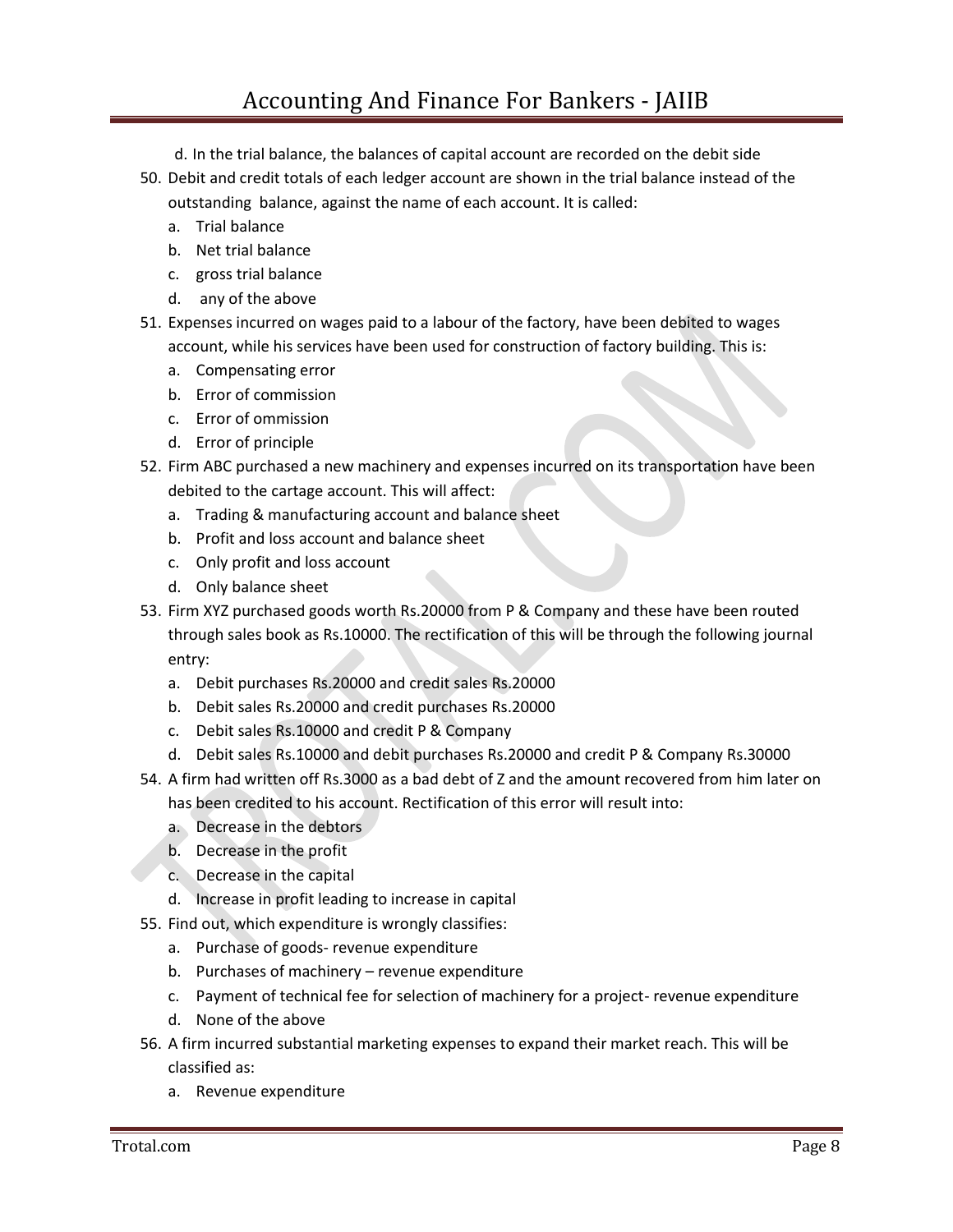- b. Deferred Revenue expenditure
- c. capital expenditure
- d. any of the above
- 57. When trade discount is received by a firm, it is shown as:
	- a. Income in the trading account
	- b. A deduction from the sales in the trading account
	- c. A deduction from the purchases in the trading account
	- d. An addition to the purchases in the trading account
- 58. There was fire in the stock godown of Firm-B and stock worth Rs.2 lac is damaged. The insurance company makes payment of Rs.1.50 lac as a full and final payment of th4e claim. The balance of amount of Rs.0.50 lac:
	- a. Will be debited to net loss in the profit and loss account
	- b. Will be debited to abnormal loss account and credited to trading account
	- c. Will be credited to abnormal loss account and debited to trading account'
	- d. Will be debited to gross loss in the trading account
- 59. Which of the following error may result in disagreement of trial balance:
	- a. Error of omission
	- b. Error of Commission
	- c. Compensating error
	- d. Error of principal
- 60. What type of accounts, do appear in the balance sheet, out of the following:
	- a. Real and nominal
	- b. Real and personal
	- c. Personal and nominal
	- d. Real, personal, nominal
- 61. Which liabilities are not included in the totals of a balance sheet but their mention is made in the balance sheet:
	- a. Intangible liabilities
	- b. Fictitious liabilities
	- c. Current liabilities
	- d. Contingent liabilities
- 62. A firm has a liability on account of disputed claim made by another firm. This will be shown as:
	- e. Intangible liabilities
	- f. Fictitious liabilities
	- g. Current liabilities
	- a. Contingent liabilities
- 63. The net profit is transferred to balance sheet in a firm by way of the following journal entry:
	- a. Debit trading and manufacturing account and credit capital account
	- b. Debit trading account and credit capital account
	- c. Debit profit and loss account and credit capital account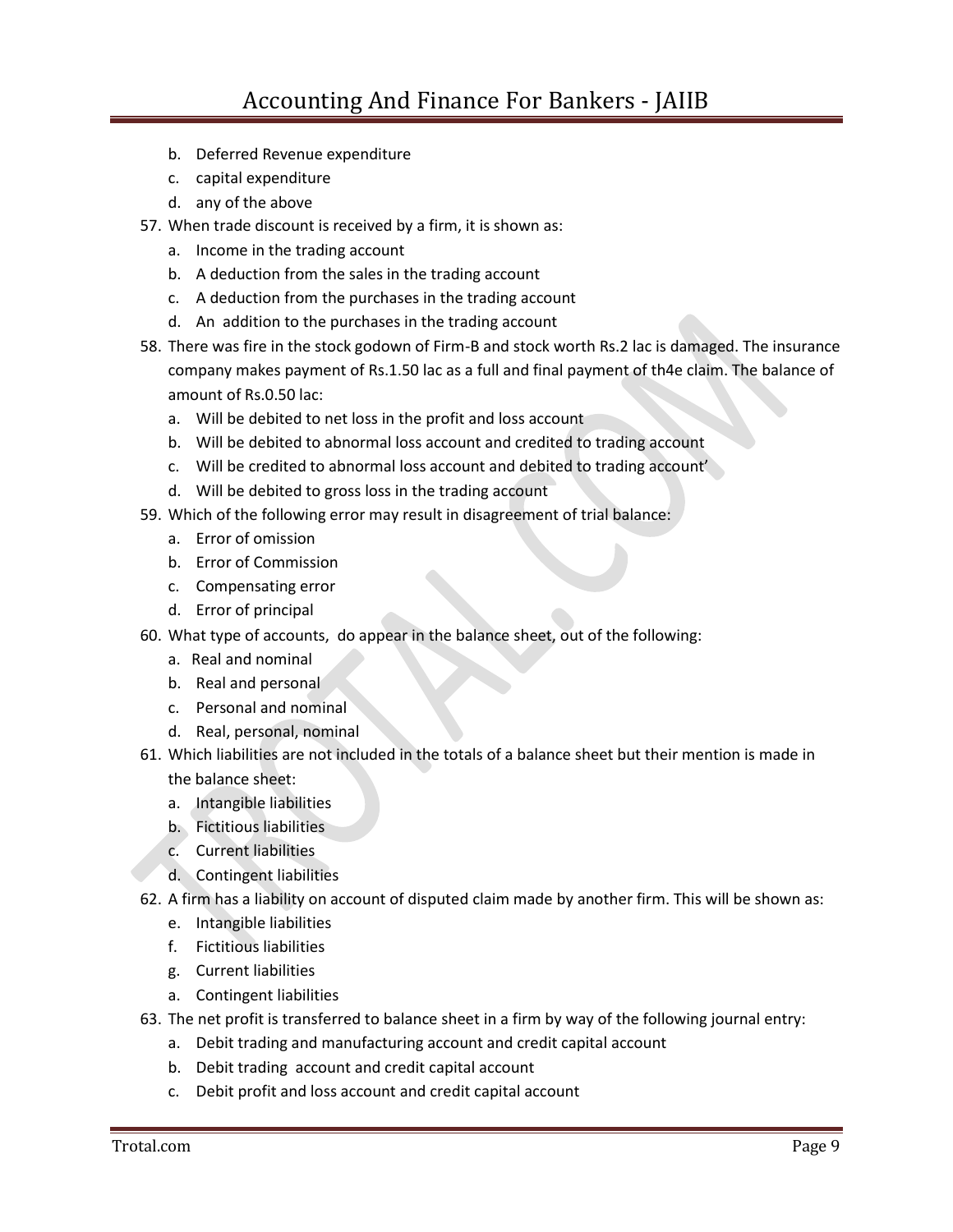- d. Any of the above
- are called: 64. The entries passed for closing all income and expenses accounts at the end of a trading period
	- a. Closing entries
	- b. Appropriation entries
	- c. Adjustment entries
	- d. Opening entries
- 65. The historical cost in the context of inventory valuation includes (a) cost of purchase (b) cost of conversion (c) other costs incurred for bringing the inventory:
	- a. A and b only
	- b. B and c only
	- c. A and c only
	- d. A to c all
- 66. Gross profit + opening stocks+ purchases+ directed expenses- closing stocks =
	- a. Cost of sales
	- b. Cost of production
	- c. Sales
	- d. Any of the above
- 67. Which of the following in not an operating Expenses
	- a. Advertisement Expenses
	- b. Depreciation Expenses
	- c. General manager salary
	- d. Loss on sale of motor car
- 68. Debit balance in a personal account means amount \_\_\_\_\_ and credit balance means

amount .

- a. Receivable. Payable
- b. Payable, receivable
- c. Receivable, receivable
- d. Payable, payable
- closes its books as on Mar 31. The cost of premium beyond Mar 31,2008 , would be debited to: 69. The insurance of plant machinery is renewed by the firm on Feb 01,2008 for one year. The firm
	- a. Insurance expenses
	- b. Outstanding insurance
	- c. Prepaid expenses
	- d. There is no need for any adjustment
- 70. On a sale of Rs.2 lac, the firm was to pay discount to the buyer (M/s Kala Niketan & Co) @ 2% but it was not paid. The auditors have suggested to the firm to make provision. What journal entry will have to be passes:
	- a. Debit prepaid expenses and credit discount account
	- b. Debit discount and credit Kala Niketan & Co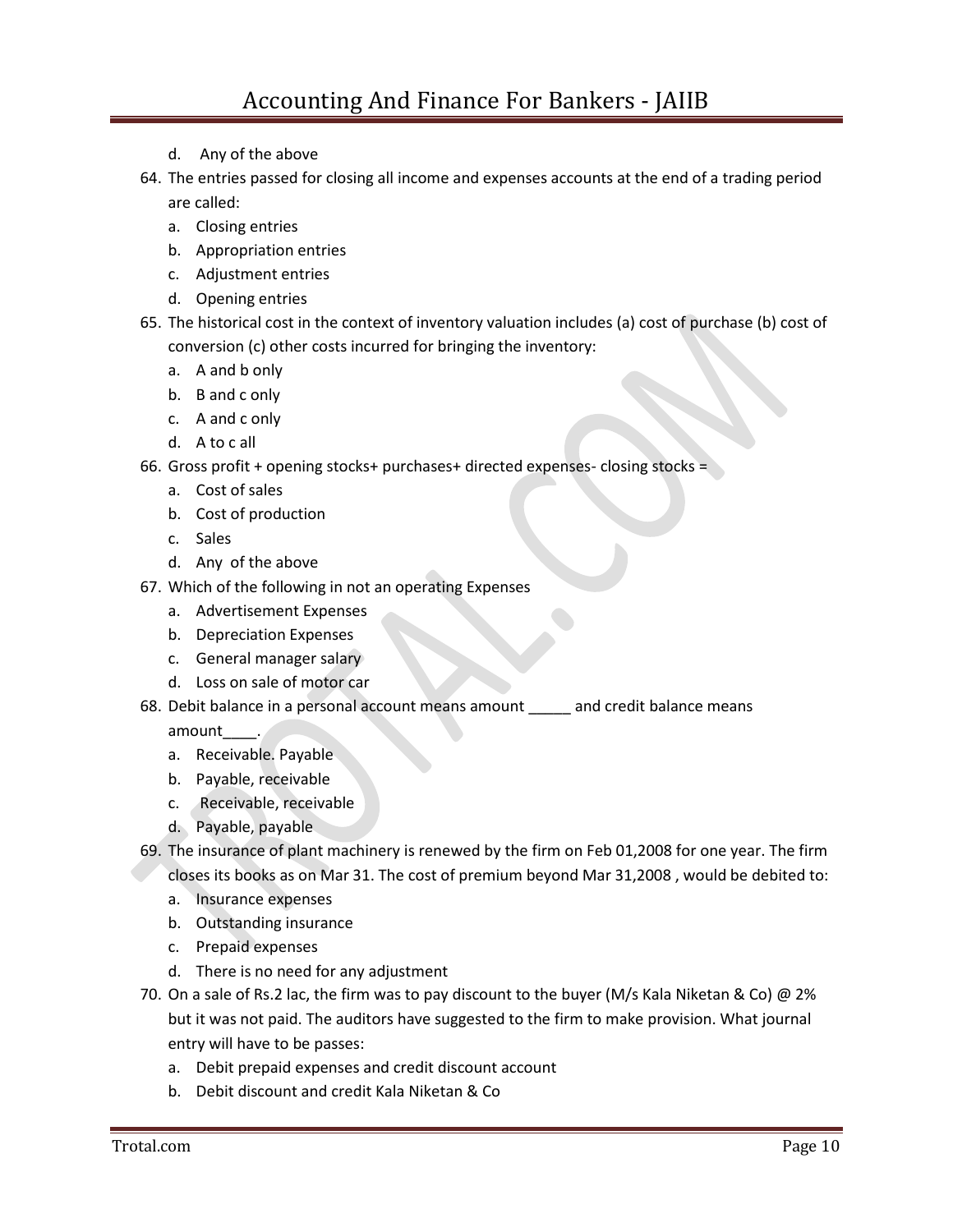- c. Debit discount and credit Outstanding discount
- d. Debit outstanding discount and credit Kala Niketan & Co
- 71. M/s XYZ has the outstanding debtors of Rs.50000. it has bad debts of Rs.2000 and provision for bad debts at Rs.3000. Due to problems in the industry, the firm decides to make provision @ 7.5%. The additional provisions will be:
	- a. 750
	- b. 2750
	- c. 3750
	- d. 5750
- 72. The manager of the firm is entitled to 10% commission on profits before charging such commission. He earns a commission of Rs.20000 on the profit. The profit before charging this commission is:
	- a. 200000
	- b. 218000
	- c. 220000
	- d. 222000
- 73. The proprietor of a firm has taken goods for personal use, the sale price of which id Rs.4000. These goods were purchased for an amount that provides 25% profit on sale. What jpurnal entry would be passed .
	- a. Debit drawing account and credit sales account for Rs.4000
	- b. Debit drawing account and credit purchase account for Rs.4000
	- c. Debit purchase account and credit drawing account for Rs.4000
	- d. Debit drawing account and credit purchase account for Rs.3000
- incurred on overhauling. Depreciation is charged at 15% on the original cost each year. The machine was found unsuitable at the end of  $3^{rd}$  year and was sold for Rs.40000. 74. 2<sup>nd</sup> hand machine was purchased by the firm ABC for Rs.70000 and an expenditure of Rs.30000
	- a. The firm made a profit of Rs.1500
	- b. The firm made a profit of Rs.15000
	- c. The firm incurred a loss of Rs.1500
	- d. The firm incurred a loss of Rs.15000
- dishonoured later only. The journal entry for noting charges will be as under: 75. A bill of exchange accepted by the drawee was discounted by the drawer with the bank and was
	- a. Debit notice charges credit the bank
	- b. Debit bank and credit notice charges
	- c. Debit noting charges and credit the drawee
	- d. Debit drawee and credit the bank
- 76. The stocks that are lying unsold with the consignee under a consignment sale are value at:
	- a. Cost price of the stock
	- b. Sale price of the stock
	- c. Cost price + recurring and non- recurring expenses incurred by the consignee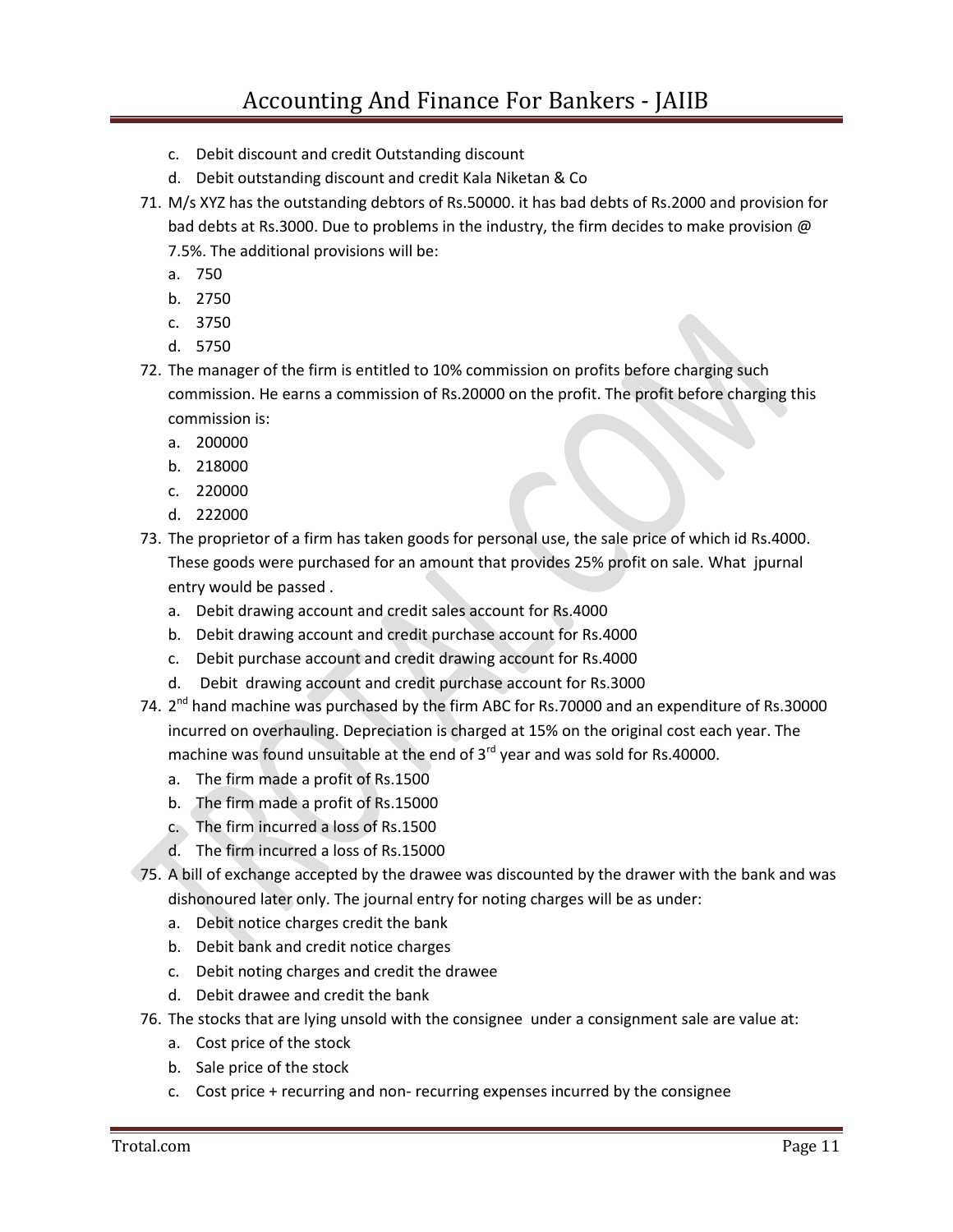## Accounting And Finance For Bankers - JAIIB

- d. Cost price -non- recurring expenses incurred by the consignee and the consignor
- goods insured for transit risk. The abnormal loss will be met debiting to: 77. The goods were sent to the consignee and were lost in transit. The consignor did not' get the
	- a. Profit and loss account
	- b. Trading account
	- c. Stock account
	- d. Loss to consignment account
- 78. Stock of Rs. 4000 is destroyed by fire. It was fully covered by insurance. Accounting entry is:
	- a. Dr. Stock A/c 4000, Cr. Trading A/c 4000
	- b. Dr. P & L A/c 4000, Cr. Trading A/c 4000
	- c. Dr. Insurance Claim 4000 Cr. Trading A/c 4000
	- d. Dr. Trading A/c 4000, Cr. Insurance Claim A/c 4000
- 79. In the trial balance, there is an item reading interest rebate. It will be transferred to which of the following:
	- a. Trading & manufacturing account
	- b. Profit and loss account
	- c. Profit and loss appropriation account
	- d. Balance sheet
- 80. A business has assets of Rs.44312 and owner's equity is Rs.13120. What is the amount of other liabilities?
	- a. 31192
	- b. 57522
	- c. 44312
	- d. None of these
- 81. Goods have been supplied by R. Sharma and Son's for Rs.850/- but while posting, the amount has been put on the credit side of S. Sharma & Sons. The credit side of the trial balance total is Rs.43570. Assuming no other error, what should be the total of credit side of the trial balances?
	- a. 41870
	- b. 44420
	- c. 43570
	- d. 42720
- 82. In a business the net assets as on Jan.  $1^{st}$  are Rs.6000 and on January  $31^{st}$  are Rs.1000, the net income during January is:
- a. 2500
- b. 1500
- c. 500
- d. None of these

83. X gets a car on hire purchase basis costing Rs.250000. The down payment is Rs.50000. The balance is to be paid in 24 monthly instalments at 10% rate of interest. The EMI would be: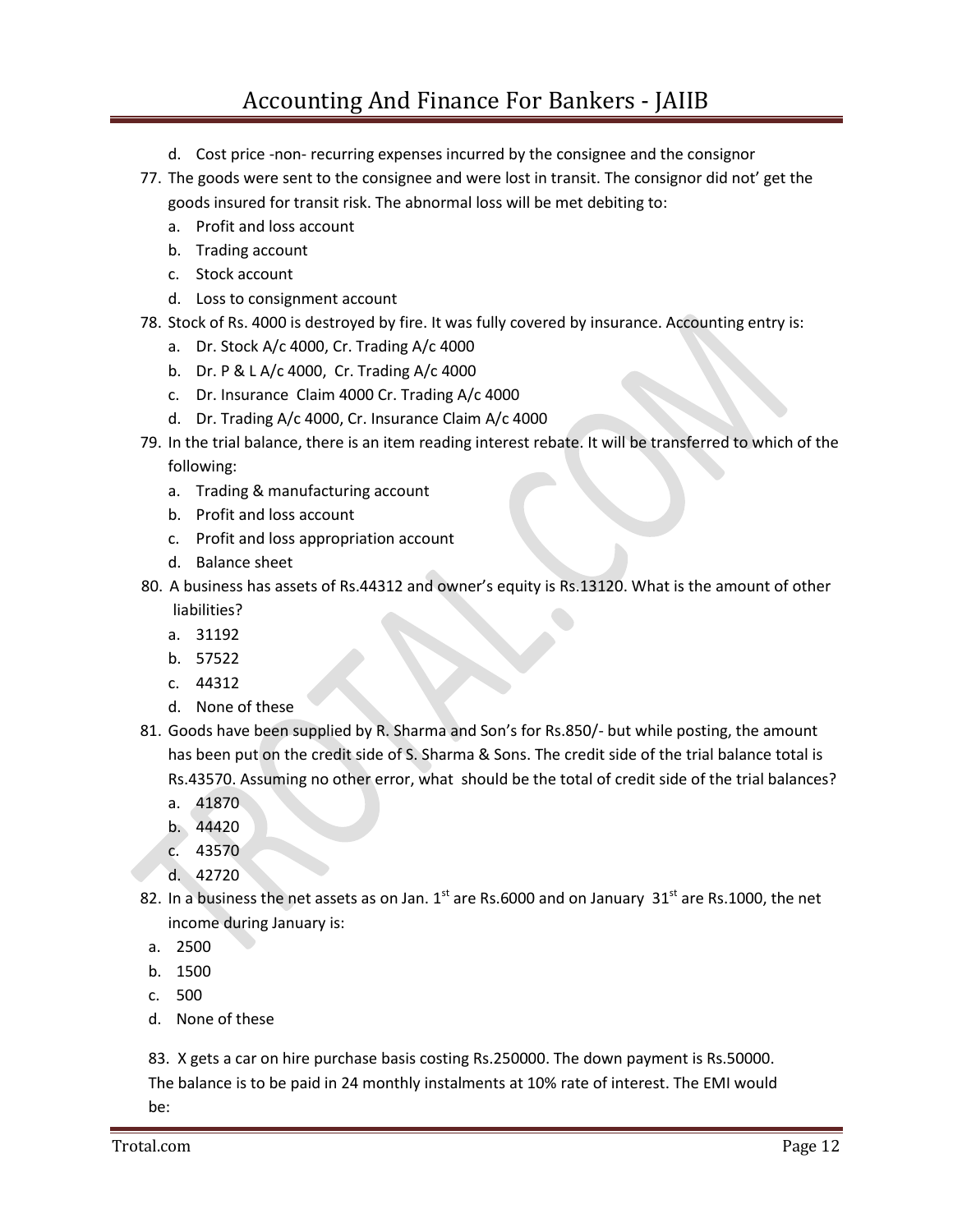- a. Rs.11500
- b. Rs.11000
- c. Rs.10000
- d. Rs.9500
- money @ Rs.5 is received. But allotment money on 500 shares @ Rs.5 is not received. If the share capital is forfeited, what is amount of share capital to be forfeited? 84. A company comes out with a public issue of 10000 shares of Rs.10 each on which application
	- a. Rs.500
	- b. Rs.1000
	- c. Rs.5000
	- d. Rs.2500
- 85. Tangible net worth is
	- a. Owners equity-Intangible Assets
	- b. Owners equity-Long term liabilities
	- c. Owners equity-Tangible Assets
	- d. None of these
- 86. An entry representing bad debt of Rs.10000 appears outside the trial balance. How these are to be adjusted?
	- a. Debit bad debt and credit profit and loss account
	- b. Debit debtors account and credit profit and loss account
	- c. Debit bad debt and credit debtors' account
	- d. Debit cash debt and credit debtors' account
- 87. Posting of wrong amount in the ledger
	- a. Causes the ledger to be out of balance
	- b. Does not cause trial balance to be out of balance
	- c. Causes the trial balance to be out of balance
	- d. None of these
- 88. A firm receives commission in advance . Where will this transaction be classified:
	- a. Real account(tangible)
	- b. Personal account (liability)
	- c. Personal account (asset)
	- d. Real account(intangible)
- 89. Which of the following is not a balance sheet equation:
	- a. Asset= Liabilities + capital
	- b. Capital= Assets + Liabilities
	- c. Liabilities = assets capital
	- d. Assets= equities
- 90. A firm has capital of Rs.4 lac and liabilities of Rs.1 lac and liabilities of Rs.1 lac. Its losses are Rs.0.50. The assets are equal to:
	- a. 5.00 lac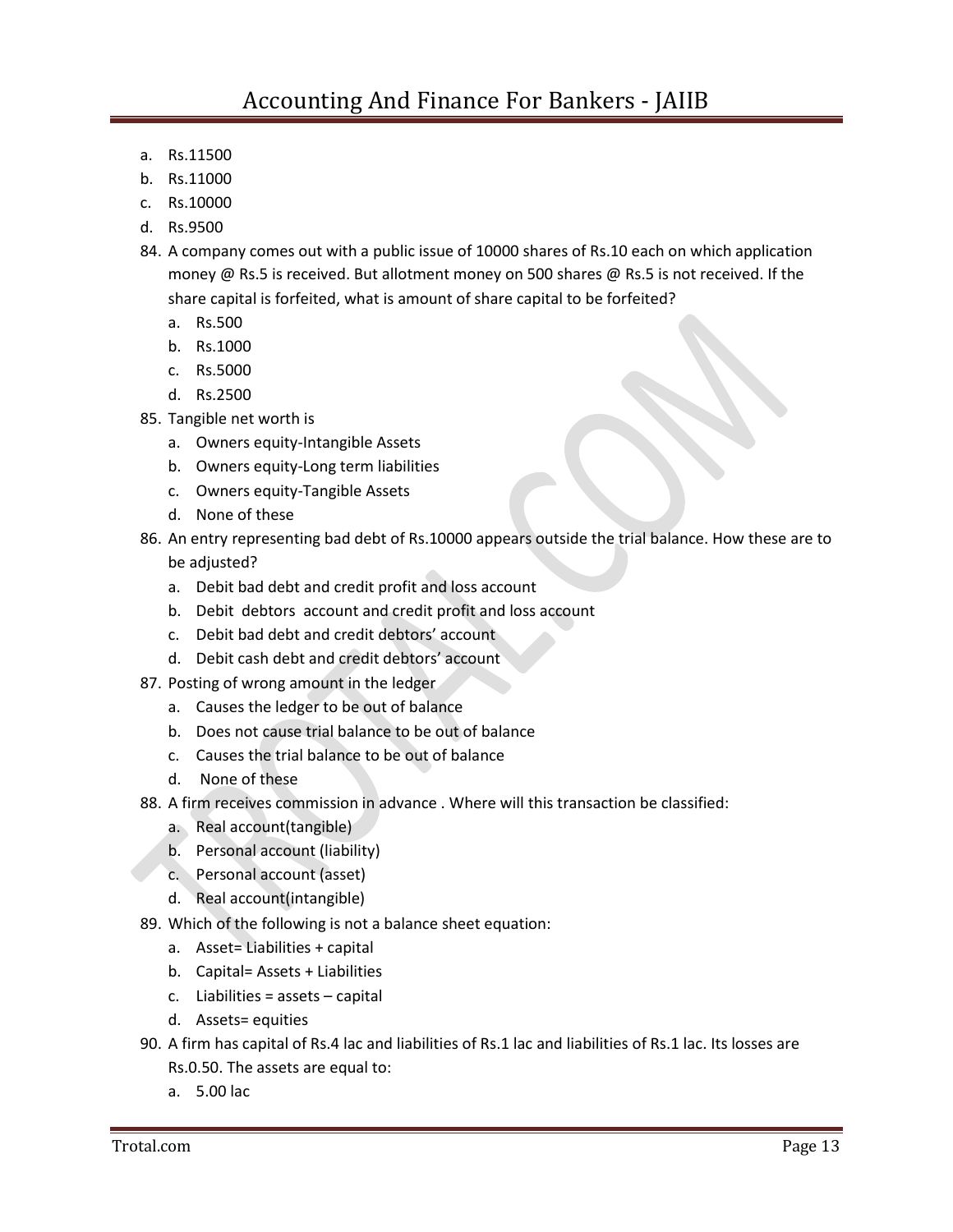- b. 4.50 lac
- c. 1.50 lac
- d. 0.50 lac
- 91. Which of the following is an error of principle:
	- a. On purchases of goods in cash, seller's account credited
	- b. Purchases of furniture debited to purchases account
	- c. Wrong amount posted while the journal entry was correct
	- d. None of these
- 92. Interest paid on capital of the partners by a firm would be categorized as:
	- a. Expenditure for the business
	- b. Loss for the business
	- c. Expenses for the business
	- d. Gain for the business
- 93. Closing Stock appearing in the trial balances indicates that:
	- A. Opening Stock appear outside the trial balance
	- b. Opening Stock has been adjusted into the Stock figure
	- c. Purchases have been included in the Closing Stock
	- d. Closing Stock will appear only in the trading account
- 94. The Income Tax deducted from Interest paid on debentures is shown on the
	- a. Asset side of the Balance sheet
	- b. Liability side of the balance sheet
	- c. Credit side of the P & C A/s
	- d. Debit side of the P & C A/c
- 95. If preference Shares are redeemed at premium, such premium may be provided out of the
	- a. Share premium A/c
	- b. Proceeds of fresh issue of shares
	- c. Shares forfeited A/c
	- d. Any of the above
- 96. The amount listed for Cash in the trial balance represents
	- a. The cash at the beginning of the period
	- b. Cash receipts during the period
	- c. The balance of cash on the date of trial balance
	- d. Cash receipts minus disbursement during the period
- 97. Sales- direct expenses- opening stocks- purchases+ closing stocks=
	- a. Net profit
	- b. Gross profit
	- c. Cost of sales
	- d. Any of the above
- 98. A company raised funds from public through a public issue ar premium. The amount premium can be used for (a) issue of fully paid bonus shares (b) paying premium on redemption expenses.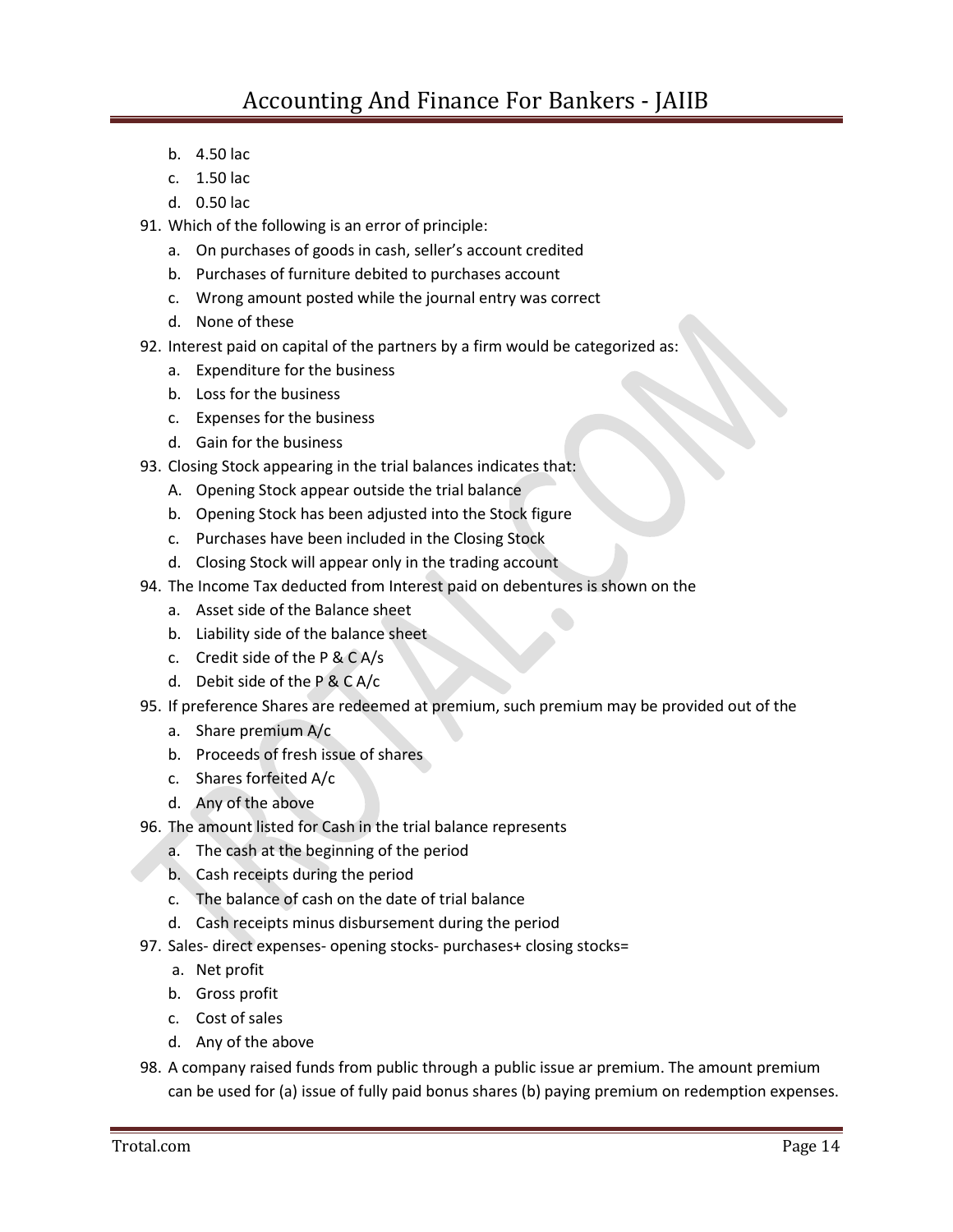- a. A, b and c only
- b. B, c and d only
- c. A, c and d only
- d. A to d all
- 99. When shares are allotted to employees and directors to reward them for a consideration other than cash, these are called:
	- a. Equity shares
	- b. Employee' stock option
	- c. Sweat equity
	- d. Management quota shares

100. Which of the following is not correct in the context of bank balance sheet:

- a. The amount of bad debts and provision for bad debts is charged under the heading ' provision and contingencies'
- b. The amount of bad debts and provision for bad debts is charged in the profit and loss account
- c. In the balance sheet the amount of advances is shown after deducting the bad debts and provisions from bad debts.
- d. None of the above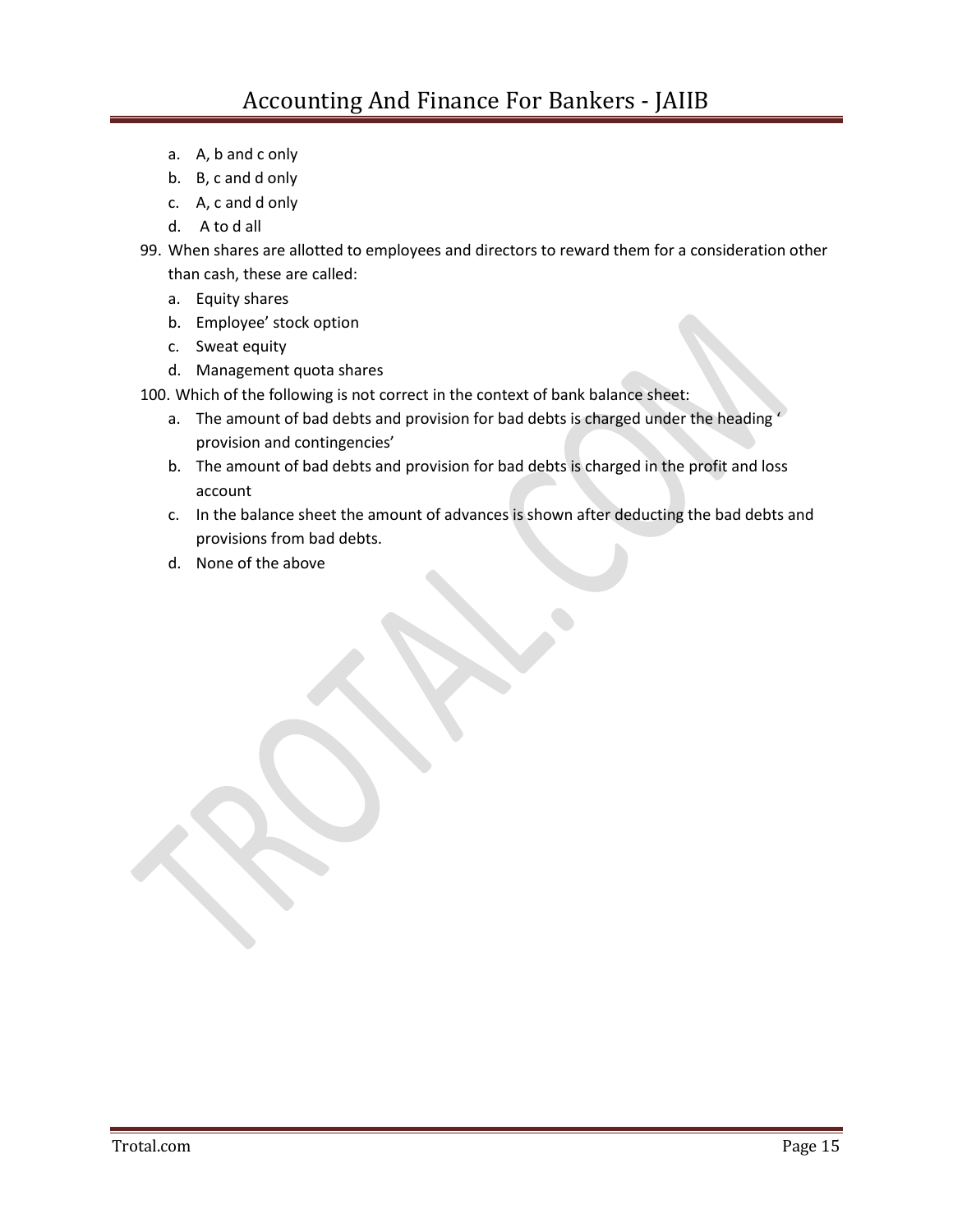## Answers

- 1. A
- 2. C
- 3. B
- 4. D
- 5. C
- 6. C 7. A
- 8. C
- 9. C
- 10. A
- 11. B
- 12. B
- 13. C
- 14. B
- 15. B
- 16. C
- 17. B
- 18. C
- 19. B
- 20. B 21. D
- 22. D
- 23. B
- 24. D
- 25. C
- 26. C
- 27. A
- 28. D
- 29. A
- 30. B
- 31. C
- 32. B
- 33. B
- 34. C
- 35. B
- 36. C 37. A
- 38. B
- 39. A
- 40. D
- 41. A
- 42. B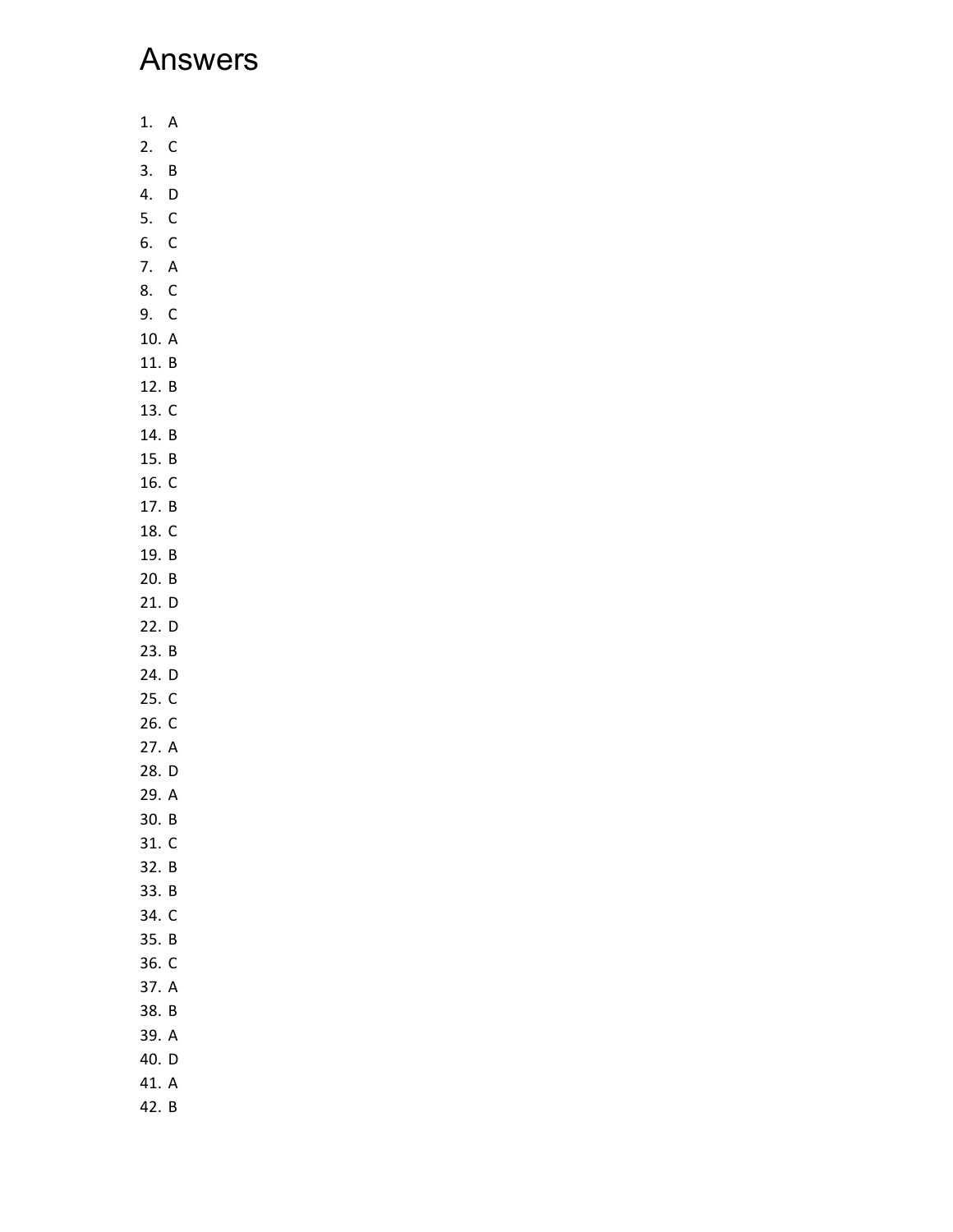| 20. B |  |
|-------|--|
| 21. D |  |
| 22. D |  |
| 23. B |  |
| 24. D |  |
| 25. C |  |
| 26. C |  |
| 27. A |  |
| 28. D |  |
| 29. A |  |
| 30. B |  |
| 31. C |  |
| 32. B |  |
| 33. B |  |
| 34. C |  |
| 35. B |  |
| 36. C |  |
| 37. A |  |
| 38. B |  |
| 39. A |  |
| 40. D |  |
| 41. A |  |
| 42. B |  |
| 43. C |  |
| 44. A |  |
| 45. C |  |
| 46. A |  |
| 47. C |  |
| 48. B |  |
| 49. B |  |
| 50. C |  |
| 51. D |  |
| 52. B |  |
| 53. D |  |
| 54. D |  |
| 55. C |  |
| 56. B |  |
| 57. C |  |
| 58. B |  |
| 59. B |  |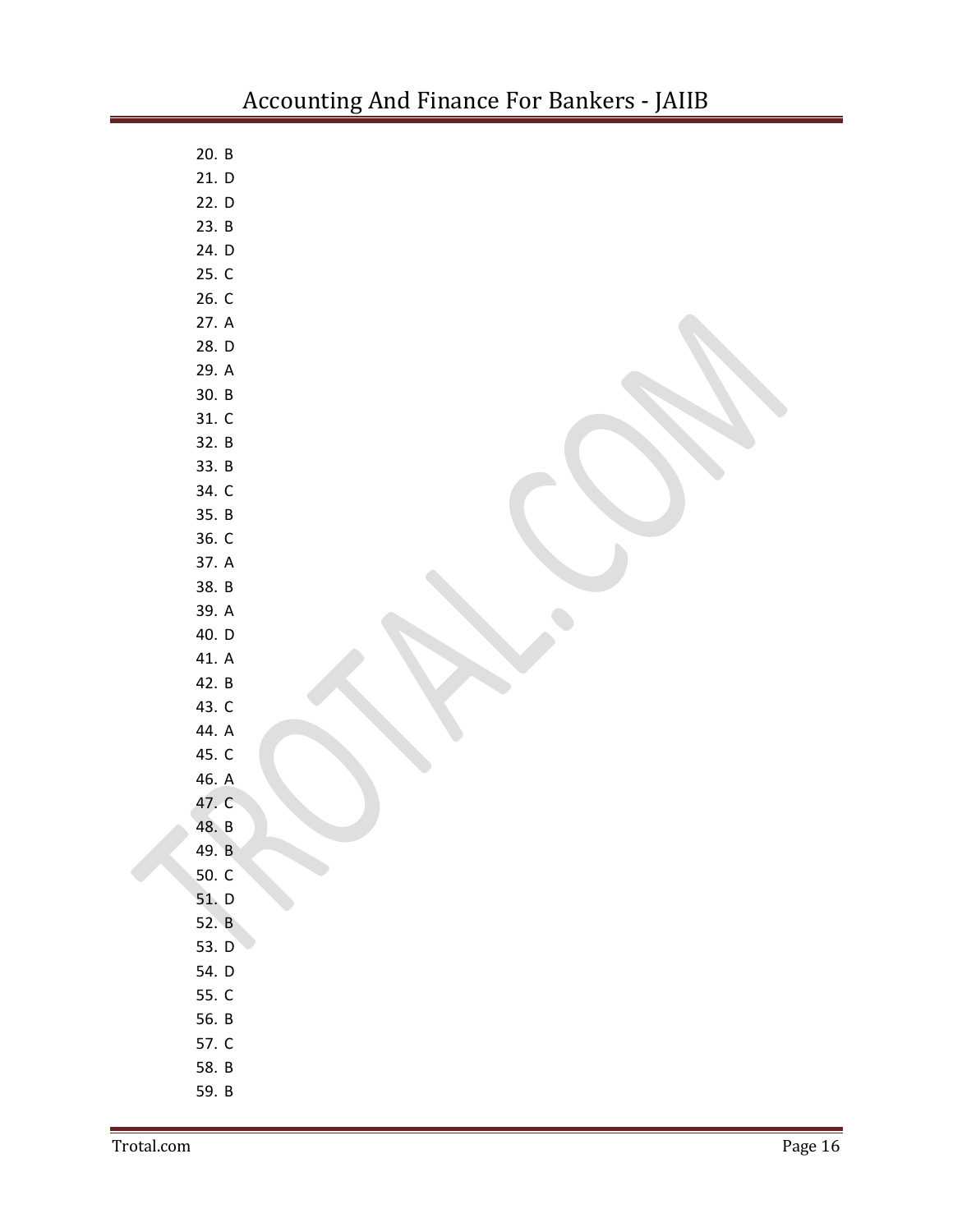| 60. B |  |
|-------|--|
| 61. D |  |
| 62. D |  |
| 63. C |  |
| 64. A |  |
| 65. D |  |
| 66. C |  |
| 67. D |  |
| 68. A |  |
| 69. C |  |
| 70. C |  |
| 71. A |  |
| 72. C |  |
| 73. D |  |
| 74. D |  |
| 75. D |  |
| 76. D |  |
| 77. A |  |
| 78. C |  |
| 79. D |  |
| 80. A |  |
| 81. C |  |
| 82. A |  |
| 83. C |  |
| 84. C |  |
| 85. A |  |
| 86. C |  |
| 87. C |  |
| 88. B |  |
| 89. B |  |
| 90. B |  |
| 91. B |  |
| 92. C |  |
| 93. B |  |
| 94. B |  |
| 95. D |  |
| 96. C |  |
| 97. B |  |
| 98. D |  |
| 99. C |  |